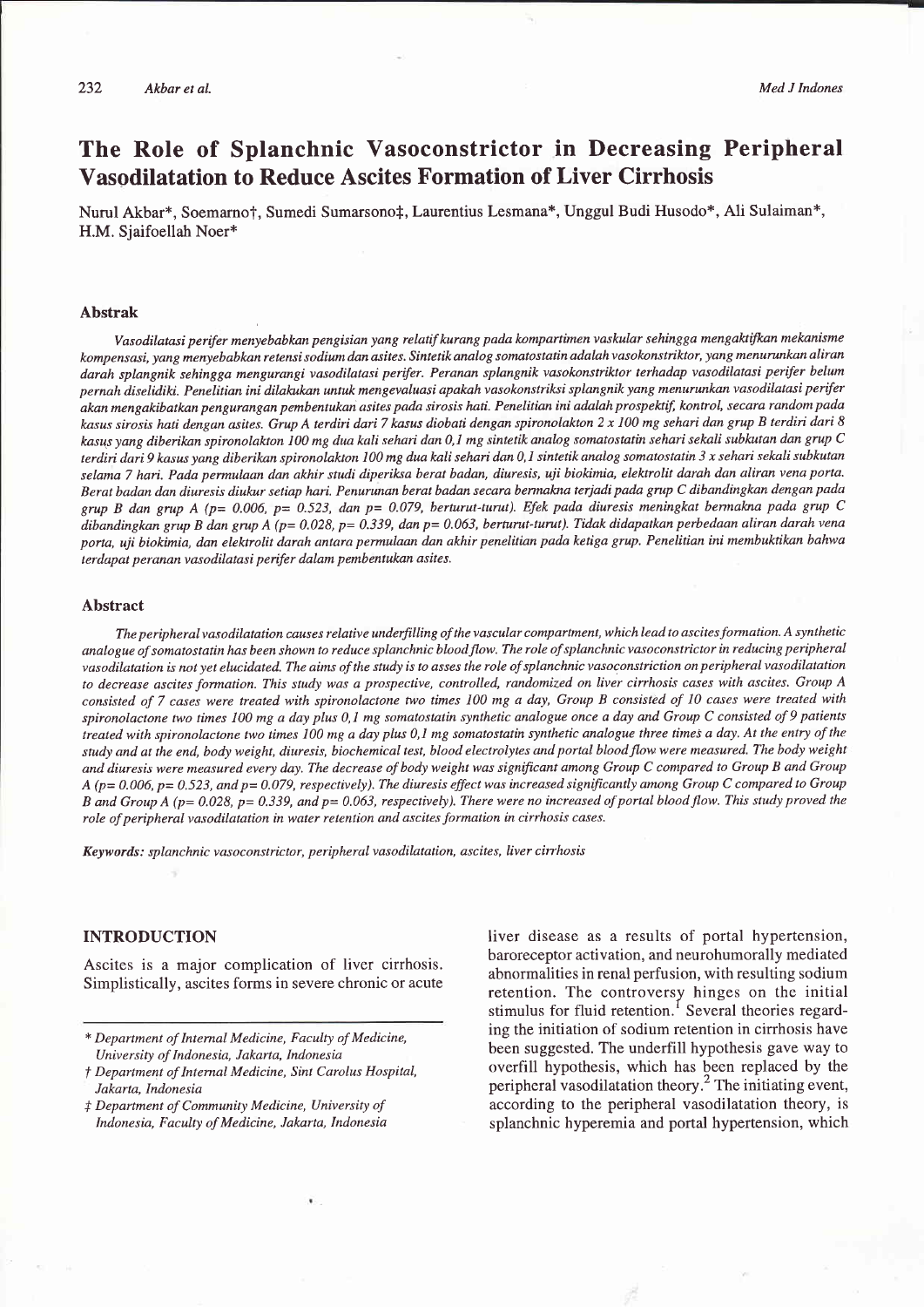is produced by the splanchnic vasodilator that accumulate due to reduced hepatic clearance and portosystemic shunting. $3$  This causes relative underfilling of the vascular compartment, thereby activating compensatory mechanism which reduced renal blood flow and cause sodium retention. This hypothesis does not explain the observation of Levy and colleagues that sodium retention in experimental cirrhosis was unassociated with changes in cardiac output and peripheral vascular resistance.<sup>4</sup> Clearly, further studies are required to confirm the validity of this hypothesis.

A synthetic analogue of somatostatin (Octreotide, Sandoz Co, Switzerland) has been shown to reduce splanchnic blood flow.<sup>5</sup> The role of splanchnic vasoconstrictor in reducing peripheral vasodilatation is not yet elucidated. In this study we investigated the effects of a splanchnic vasoconstrictor (Octreotide) on peripheral vasodilatation to decrease ascites formation.

#### METHODS

The study was a randomized, prospective, controlled study. The naive patients with liver cirrhosis and ascites were randomly assigned into three groups to received either spironolactone in a dose of two times 100 mg aday 9 (Group A), or spironolactone two times 100 mg a day plus 0.1 mg octreotide once a day given by subcutaneously (Group B), and spironolactone two times 100 mg a day plus 0.1 mg octreotide three times a day given by subcutaneously (Group C) for one week.

On admission and within one week during hospitalization, an examination was performed daily, with assessment of general condition and vital signs, measurement of abdominal girth, body weight, diuresis and adverse side effect. Ascites was quantified using the following system; 1+ : Detectable only by careful examination

- 2+ Easily detected but of relatively small volume
- 3+ Obvious ascites but not tense
- 4+ Tense ascites

Liver function test and ultrasonography to assess blood portal flow was performed at base line and the end of the week. The diagnosis was confirmed by clinical findings and USG (model Toshiba SA 100-A, Toshiba Ltd, Tokyo, Japan). The reduce of ascites formation can be shown by decrease of body weight, decrease of ascites and increase of diuresis.

Comparison between patients groups and within groups on age, gender, reducing of body weight, in-

creasing of diuresis, disturbances of liver function test, blood electrolytes portal blood flow, were made with analysis variance (ANOVA), paired samples-t test and Wilcoxon Matched-pairs Signed-ranks test were appropriate.

Patients with evidence of uncontrolled, clinically significant cardiovascular, pulmonary, renal, pancreatic, metabolic, neurological, endocrine or other system disease, hepatoma, previously entered the study and taking non-selective beta blocking agents during 48 hours before were excluded. Pregnant and lactating women were not included in this study. patients were to be 18 years old or over and were required to give oral informed consent.

This study was approved by the Ethics Committee of the Department of Internal Medicine Faculty of Medicine University of Indonesia. Informed consent was obtained from participants in this study.

# RESULTS

Twenty-seven patients were included in this study. Group A consisted 8 cases, Group B 10 cases and Group C 9 cases. There were 19 men and 8 women. Twenty-six out of 27 patients who entered the study completed it. One patient in Group A with suspected hepatoma was excluded from the study. The diagnosis of liver cirrhosis was confirmed by ultrasonography findings. Liver biopsy was not performed. Table I showed the patients characteristic when entered the study. All groups were similarly distributed with respect to gender and age.

Table l. Characteristic of subjects on entry of the study

|                    | Group A        | Group B        | Group C | D         |
|--------------------|----------------|----------------|---------|-----------|
| Number of cases    | 7              | 10             | 9       | <b>NS</b> |
| <b>Sex</b>         |                |                |         |           |
| Male               | 5              | 7              | 6       | <b>NS</b> |
| Female             | $\overline{2}$ | 3              | 3       |           |
| Age                |                |                |         |           |
| Minimal            | 17             | 26             | 36      | NS        |
| Maximal            | 60             | 68             | 76      |           |
| Mean               | 31.0           | 42.20          | 61.30   |           |
| Standard deviation | 12.66          | 13.86          | 13.86   |           |
| Etiology           |                |                |         |           |
| Hepatitis B        | 2              | $\overline{2}$ | 3       |           |
| Hepatitis C        | 3              | $\overline{2}$ | 2       |           |
| Hepatitis non-A-E  | ٩              | 6              | 4       |           |

NS: not significant

Group A: treated with spironolactone

Group B: treated with spironolactone and 0.1 mg octreotide one time a day

Group C: treated with spironolactone and 0.1 mg octreotide three times a day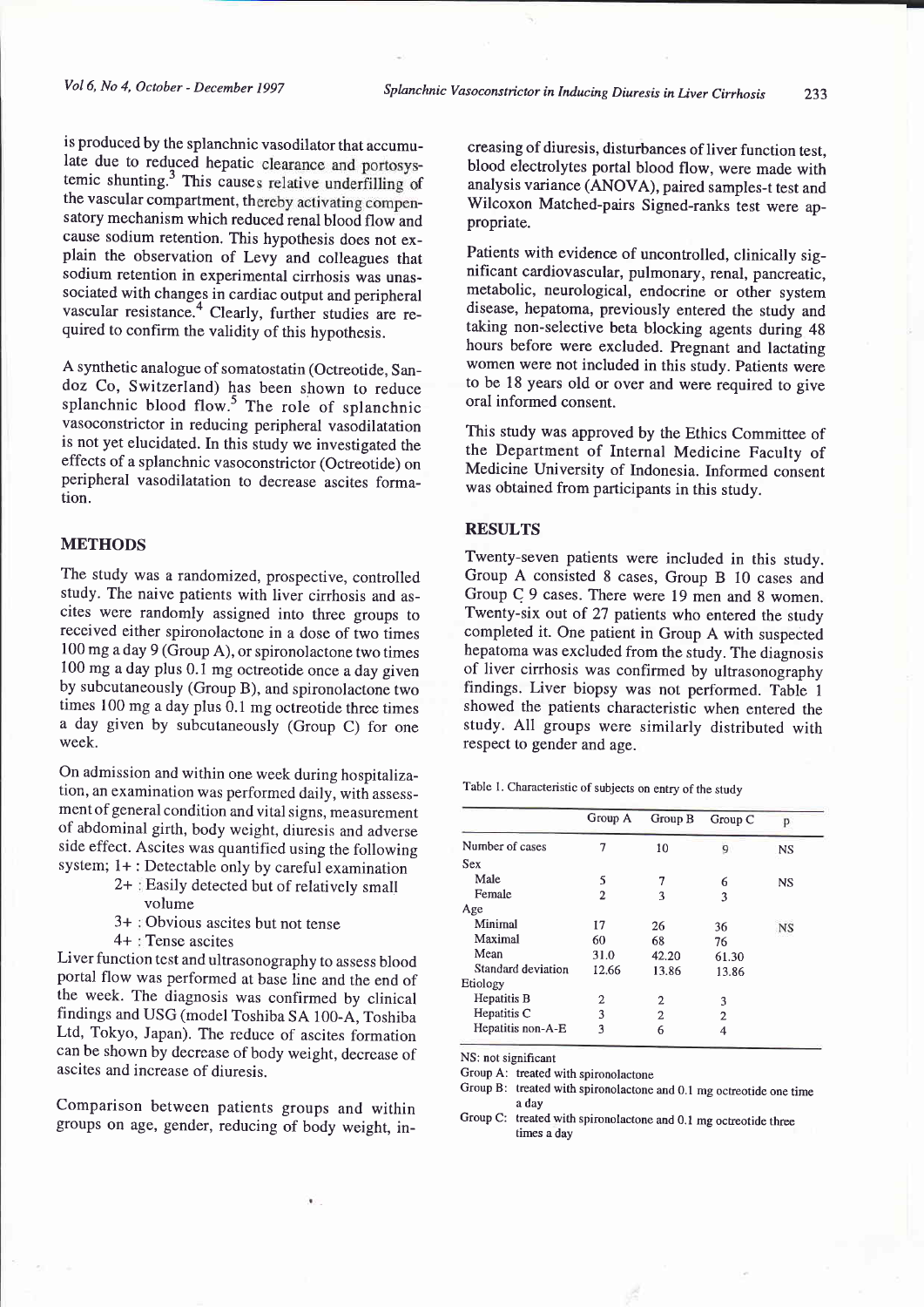Decreasing of body weight which indicate the decrease of ascites formation among three groups was shown in Table 2. At the day 4, the decrease of body weight among Group C compared to Group B and Group A were significant ( $p= 0.028$  compared to  $p= 0.339$ , and p= 0.063). At the end of the study the decrease of body weight in all groups were noted.

Increasing diuresis among three groups was demonstrated in Table 3. The diuresis during the day I

to the day 4 was significant increased among Group C compared to Group B and Group A (p= 0.006 compared to  $p = 0.523$ , and  $p = 0.079$ ). This results clearly showed the effect of vasoconstriction agent on splanchnic vasodilatation to induce diuresis. After the day 4, the ascites have already much reduced in group C and B as shown in Table 4. At that time the diuresis in groups C was similar with other groups because the ascites formation was much decreased in group <sup>C</sup> compared to other groups as shown in Table 4.

Table 2. The efficacy of splanchnic vasoconstrictor in reducing body weight in liver cinhosis patients

|       | Group A (7 cases)<br>Body weight |           |       |      | Group B (10 cases) |       | Group $C(9 \text{ cases})$ |           |       |  |
|-------|----------------------------------|-----------|-------|------|--------------------|-------|----------------------------|-----------|-------|--|
|       |                                  |           |       |      | Body weight        |       | Body weight                |           |       |  |
|       | Mean                             | <b>SD</b> | p     | Mean | <b>SD</b>          | p     | Mean                       | <b>SD</b> | P     |  |
| Day 1 | 55.4                             | 8.05      |       | 57.4 | 7.89               |       | 62.6                       | 4.87      |       |  |
| Day 3 | 54.51                            | 8.23      | 0.161 | 56.7 | 7.56               | 0.066 | 61.1                       | 4.96      | 0.001 |  |
| Day 4 | 53.93                            | 7.86      | 0.079 | 57.0 | 8.13               | 0.523 | 60.6                       | 5.55      | 0.006 |  |
| Day 5 | 53.43                            | 8.11      | 0.025 | 55.5 | 8.55               | 0.009 | 59.6                       | 5.62      | 0.006 |  |
| Day 7 | 52.14                            | 7.38      | 0.005 | 55.0 | 8.62               | 0.007 | 58.4                       | 5.99      | 0.003 |  |

\* significant, paired samples t-test

Body weight in kilogram

Group A: treated with spironolactone

Group B: treated with spironolactone and 0.1 mg octreotide one time a day

Group C: treated with spironolactone and 0.1 mg octreotide three times a day

Table 3. The efficacy of splanchnic vasoconstrictor in increasing diuresis of patients with ascites due to liver cirrhosis

|                | Diuresis in Group A |                     |                |                  | Diuresis in Group B |                | Diuresis in Group C |                    |                |  |
|----------------|---------------------|---------------------|----------------|------------------|---------------------|----------------|---------------------|--------------------|----------------|--|
| Day 1          | Mean<br>1078.6      | <b>SD</b><br>496.66 | D              | Mean<br>1444.0   | <b>SD</b><br>859.0  | D.             | Mean<br>1091.1      | <b>SD</b><br>596.4 |                |  |
| Day 4<br>Day 7 | 1521.4<br>1550.0    | 550.6<br>715.9      | 0.063<br>0.128 | 1309.5<br>1263.0 | 634.4<br>258.45     | 0.155<br>0.260 | 1922.2<br>1305.6    | 857.4<br>681.2     | 0.032<br>0.487 |  |

\* significant, using Wilcoxon Matched-Pairs Signed-ranks Test

Diuresis was measured by centimeter cubic/day

Group A: treated with spironolactone

Group B: treated with spironolactone and 0. I mg octreotide one time a day

Group C: treated with spironolactone and 0.1 mg octreotide three times a day

Table 4. The efficacy of splanchnic vasoconstrictor to reduce ascites in liver cirrhosis cases

|                      |        | Group B          |       |              |              | Group C  |       |       |       |       |        |       |
|----------------------|--------|------------------|-------|--------------|--------------|----------|-------|-------|-------|-------|--------|-------|
| Degree<br>of ascites | Day 1  | Group A<br>Dav 3 | Day 4 | Day 7        | Day 1        | Day 3    | Day 4 | Day 7 | Day 1 | Day 3 | Day 4  | Day 7 |
| $3+$                 | 7(100) | 7(100)           | 4(57) | $\mathbf{0}$ | 9(90)        | 7(70)    | 4(40) | 1(10) | 8(89) | 3(33) | 0      | 0     |
| $2+$                 |        |                  | 3(43) | 6(86)        | 1(10)        | 3(30)    | 6(60) | 3(30) | 1(11) | 6(67) | 9(100) | 1(11) |
| l+                   |        |                  | 0     | 1(14)        | $\mathbf{0}$ |          | 0     | 6(60) | 0     |       | 0      | 2(22) |
| 0                    |        |                  |       |              |              | $\theta$ | 0     |       | 0     |       | 0      | 6(67) |

 $()$ : %

Group A: treated with spironolactone only

Group B: treated with spironolactone and 0.1 mg octreotide one time a day

Group C: treated with spironolactone and 0. I mg octreotide three times a day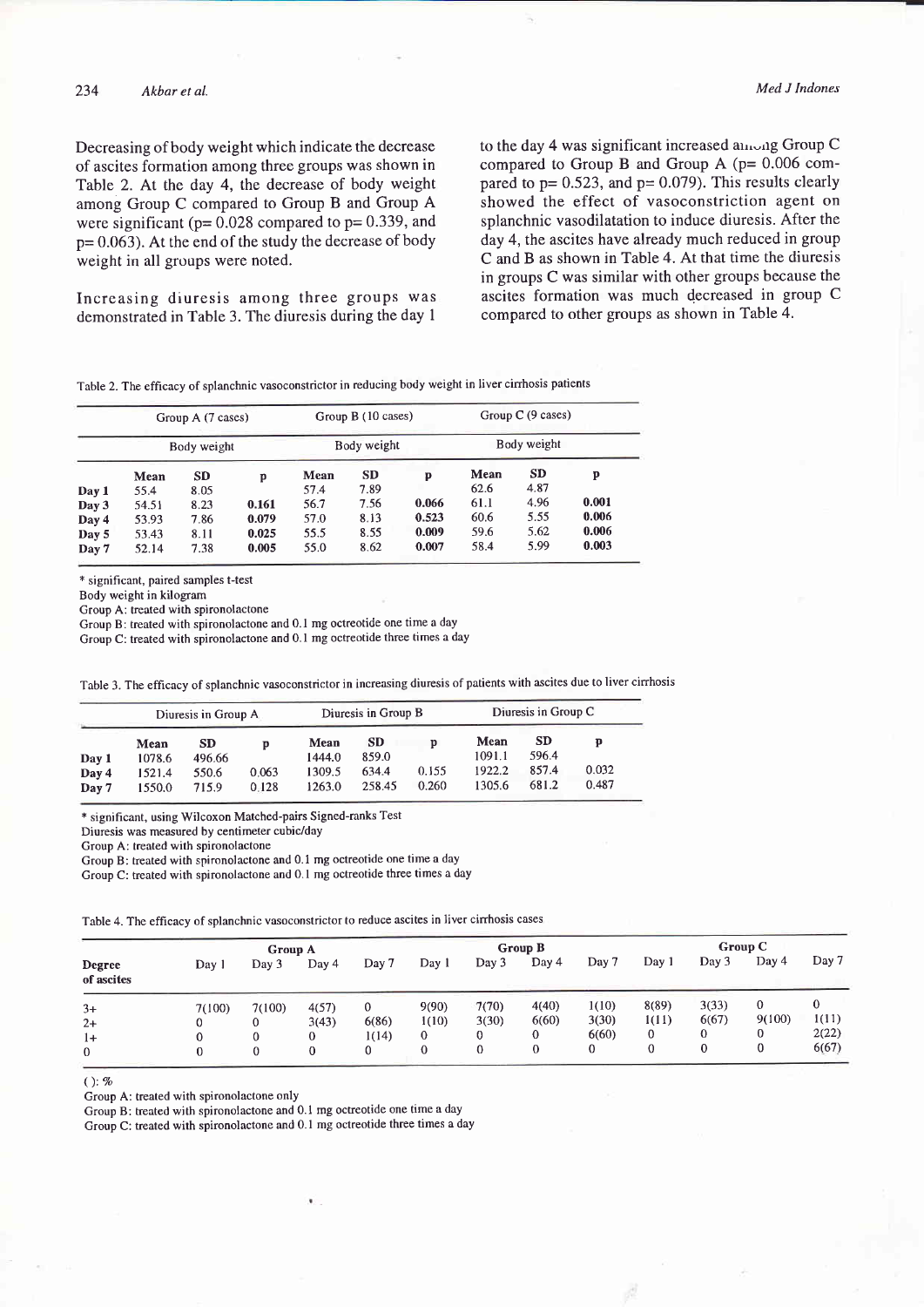There were no differences on biochemical tests, systemic blood-pressure and portal blood flow at the entry

and the end of the study between groups as shown in Table 5 and 6.

|  | 2. The biochemical tests and blood electrolytes before and after treatment |  |  |  |  |  |
|--|----------------------------------------------------------------------------|--|--|--|--|--|
|--|----------------------------------------------------------------------------|--|--|--|--|--|

|                                                                                                                                   | <b>Group A</b>                               |                                              |                                               |                                              |                                              |                                                | <b>Group B</b>                               |                                                | Group C                                    |                                               |                                             |                                                |  |
|-----------------------------------------------------------------------------------------------------------------------------------|----------------------------------------------|----------------------------------------------|-----------------------------------------------|----------------------------------------------|----------------------------------------------|------------------------------------------------|----------------------------------------------|------------------------------------------------|--------------------------------------------|-----------------------------------------------|---------------------------------------------|------------------------------------------------|--|
|                                                                                                                                   | Day 1                                        |                                              | Day 7                                         |                                              | Day 1                                        |                                                | Day 7                                        |                                                | Day 1                                      |                                               | Day 7                                       |                                                |  |
|                                                                                                                                   | Mean                                         | <b>SD</b>                                    | Mean                                          | <b>SD</b>                                    | Mean                                         | SD                                             | Mean                                         | <b>SD</b>                                      | Mean                                       | <b>SD</b>                                     | Mean                                        | SD                                             |  |
| Albumin $(g/l)$<br>Globulin (g/l)<br>AST (IU)<br>ALT (IU)<br>Conjugated<br>bilirubin (mg/dl)<br>Unconjugated<br>bilirubin (mg/dl) | 2.47<br>3.87<br>42.4<br>46.0<br>1.94<br>2.19 | 0.97<br>1.07<br>16.4<br>23.4<br>1.96<br>3.27 | 2.58<br>4.27<br>52.29<br>40.6<br>2.44<br>2.83 | 0.90<br>1.47<br>14.9<br>15.5<br>3.32<br>2.83 | 2.75<br>3.98<br>46.8<br>45.0<br>1.79<br>4.76 | 0.76<br>0.88<br>41.55<br>35.22<br>2.16<br>2.08 | 3.05<br>4.18<br>38.5<br>34.2<br>1.50<br>1.01 | 0.84<br>0.97<br>20.56<br>20.86<br>1.63<br>0.98 | 3.00<br>3.62<br>62.5<br>23<br>1.85<br>1.75 | 0.8<br>1.29<br>53.53<br>12.41<br>1.08<br>0.64 | 3.12<br>4.02<br>82.33<br>41<br>2.73<br>1.78 | 0.89<br>1.25<br>57.11<br>24.70<br>1.34<br>0.48 |  |
| Ureum $(mg/dl)$<br>Creatinine (mg/dl)<br>Natrium (mEq/l)<br>Chloride (mEq/l)<br>Kalium (mEq/l)                                    | 34.2<br>0.93<br>139<br>84<br>3.79            | 7.99<br>0.10<br>9.03<br>34.61<br>0.70        | 32.7<br>0.97<br>133<br>82<br>4.14             | 10.01<br>0.19<br>4.58<br>37.34<br>0.65       | 28.5<br>0.86<br>135<br>97.6<br>4.06          | 7.95<br>0.14<br>6.43<br>7.31<br>0.66           | 25.5<br>0.83<br>135<br>97.7<br>4.10          | 10.04<br>0.13<br>5.80<br>10.0<br>10.0          | 28.6<br>0.85<br>135<br>96.6<br>4.00        | 14.71<br>0.17<br>4.56<br>2.30<br>0.32         | 27.8<br>0.9<br>135<br>97.8<br>4.39          | 9.96<br>0.22<br>3.51<br>3.27<br>0.70           |  |

Group A: treated with spironolactone only

Group B: treated with spironolactone and 0.1 mg octreotide one time a day

Group C: treated with spironolactone and 0.1 mg octreotide three times a day

Table 6. The effect of splanchnic vasoconstrictor on portal blood flow

|             | <b>Group A</b> |           |       |      |       |      | Group B |           | Group C |      |       |      |  |
|-------------|----------------|-----------|-------|------|-------|------|---------|-----------|---------|------|-------|------|--|
|             | Day 1          |           | Day 7 |      | Day 1 |      | Day 7   |           | Day 1   |      | Day 7 |      |  |
|             | Mean           | <b>SD</b> | Mean  | SD   | Mean  | SD   | Mean    | <b>SD</b> | Mean    | SD   | Mean  | SD   |  |
| Centripetal | 19.53          | 7.42      | 11.63 | 1.42 | 9.67  | 1.82 | 10.1    | 3.86      | 13.74   | 6.13 | 9.73  | 1.57 |  |
| Centrifugal | 14.53          | 3.93      | 9.73  | 1.86 | 6.35  | 1.91 | 10      | 5.66      | 14.29   | 6.83 | 10.3  | 1.2  |  |

Group A: treated with spironolactone

Group B: treated with spironolactone and 0.1 mg octreotide three times a day

Group C: treated with spironolactone and 0.1 mg octreotide one time a day

# **DISCUSSION**

Renal sodium and water retention and plasma volume expansion have been shown to lead ascites formation in experimental cirrhosis. The classical "underfilling" theory,<sup>6</sup> states that the spillover of fluid into the peritoneal is primary in ascites formation, which causes hypovolemia and initiates secondary renal sodium and water retention. In contrast to this theory, it was found blood volume to be high in patients with  $cirrhosis.<sup>7</sup>$ 

The occurrence of primary renal sodium and water retention and plasma volume expansion prior to ascites formation favors the "overflow" hypothesis but the

stimulation of the renin- angiotensin-aldosterone system, vasopressin release and sympathetic nervous system associated with cirrhosis is not in agreement with primary volume expansion.<sup>8</sup> The intravascular hypervolemia suppresses renin, aldosterone, norepinephrin, vasopressin, and the ability to handle a salt load is not normal. If the vasodilatation is becoming worst, renal function will be deteriorated and hepatorenal syndrome will develop.

According to latest proposed theory which named as peripheral vasodilatation theory, the "underfilling" theory and the "overflow" hypothesis are correct and each is working at a difference stage.<sup>3</sup> The formation of ascites is considered to be continuum involving both